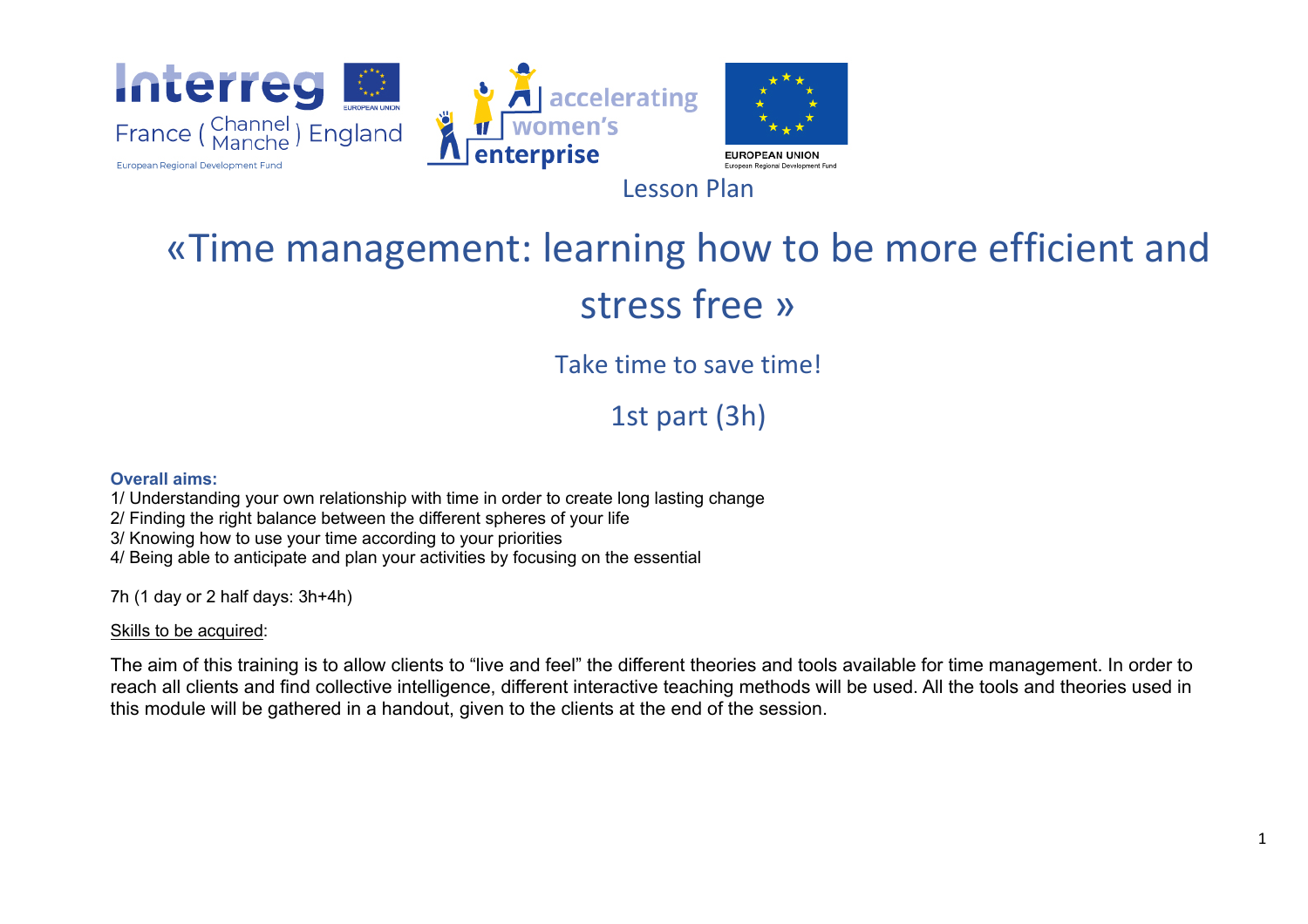

**Example 12** accelerating



European Regional Development Fund

| <b>Title</b>              | <b>Teaching</b>      | <b>Content</b>                                                                                                                                                            | <b>Teaching</b> | <b>Time</b>      | <b>Documents/Re</b> |
|---------------------------|----------------------|---------------------------------------------------------------------------------------------------------------------------------------------------------------------------|-----------------|------------------|---------------------|
|                           | objective            |                                                                                                                                                                           | method          |                  | <b>ssources</b>     |
| Welcome                   |                      | Welcome clients and ask them to choose a picture which reflects their current                                                                                             |                 | 5 <sub>mn</sub>  | Handout             |
|                           |                      | relationship with time. Pictures will be displayed on a table for easy access.                                                                                            |                 |                  | « photolanguag      |
|                           |                      |                                                                                                                                                                           |                 |                  | e », if needed      |
| <b>Presentation of</b>    |                      | Framework of the day:                                                                                                                                                     | Large group     | 10 <sub>mn</sub> | Powerpoint:         |
| the training, of          | Familiarize          | Introducing the advisor and the objectives of the day                                                                                                                     |                 |                  | framework of        |
| the advisor and           | clients with the     |                                                                                                                                                                           |                 |                  | the day             |
| introduction to           | aims of time         | Insist on the skills to be acquired:                                                                                                                                      |                 |                  |                     |
| the rules of the          | management           | The aim of this training is to allow clients to "live and feel" the different theories<br>and tools available for time management. In order to reach all clients and find |                 |                  |                     |
| group                     |                      | collective intelligence, different interactive teaching methods will be used. All the                                                                                     |                 |                  |                     |
|                           |                      | tools and theories used in this module will be gathered in a handout, given to                                                                                            |                 |                  |                     |
|                           |                      | the clients at the end of the session.                                                                                                                                    |                 |                  |                     |
|                           |                      |                                                                                                                                                                           |                 |                  |                     |
|                           |                      | Suggest rules for the group for the entire day:                                                                                                                           |                 |                  |                     |
|                           |                      | Benevolence: everyone is free to speak up and to be listened to with                                                                                                      |                 |                  |                     |
|                           |                      | kindness                                                                                                                                                                  |                 |                  |                     |
|                           |                      | Respect: everyone respects what others are saying by actively listening                                                                                                   |                 |                  |                     |
|                           |                      | and refrain from judging                                                                                                                                                  |                 |                  |                     |
|                           |                      | Self-respect : clients can refuse to participate in an activity, or isolate                                                                                               |                 |                  |                     |
|                           |                      | themselves if they feel it's necessary                                                                                                                                    |                 |                  |                     |
|                           |                      | Confidentiality: guarantee, as much as possible, the confidentiality of what                                                                                              |                 |                  |                     |
|                           |                      | is being said during the day                                                                                                                                              |                 |                  |                     |
|                           |                      | Agree on a time frame                                                                                                                                                     |                 |                  |                     |
|                           |                      |                                                                                                                                                                           |                 |                  |                     |
| <b>Presentation of</b>    | Build the group      | « The knot game » : Ice breaker                                                                                                                                           | Large group     | $10 \text{ mm}$  | Handout: « the      |
| the clients and           | and ensure           |                                                                                                                                                                           |                 |                  | knot game »         |
| their awareness           | benevolence          | This game builds the group and encourages clients to speak freely. It                                                                                                     |                 |                  |                     |
| about their               |                      | encourages friendliness and confidence within the group. This game creates                                                                                                |                 |                  |                     |
| relationship with<br>time | Foster<br>confidence | a trusting environment, promotes listening skills and respect.<br>It also symbolizes the knot that clients are coming to untangle in this training.                       |                 |                  |                     |
|                           | within the           | Clients are untangling a knot within themselves with the help of their "allies".                                                                                          |                 |                  |                     |
|                           | group                | They find a partner for the next activity.                                                                                                                                |                 |                  |                     |
|                           |                      |                                                                                                                                                                           |                 |                  |                     |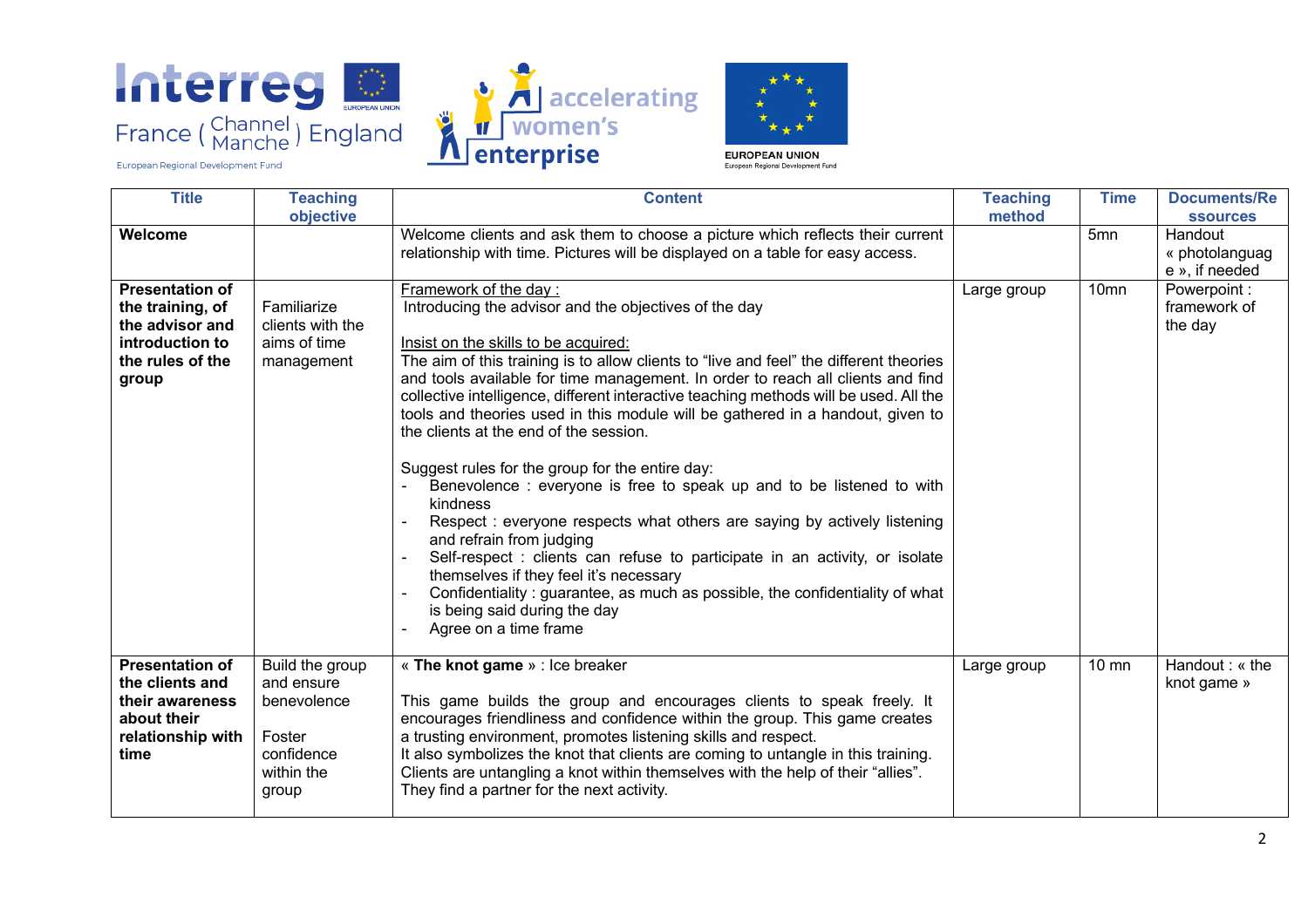





European Regional Development Fund

European Regional Development Fund

| <b>Title</b>                     | <b>Teaching</b>                                                                                                             | <b>Content</b>                                                                                                                                                                                                                                                                                                                                                                                                                                                                                                                                                                                                                                                                                                                                                                                                           | <b>Teaching</b>                            | <b>Time</b>                            | <b>Documents/Re</b>                                                                                                                                              |
|----------------------------------|-----------------------------------------------------------------------------------------------------------------------------|--------------------------------------------------------------------------------------------------------------------------------------------------------------------------------------------------------------------------------------------------------------------------------------------------------------------------------------------------------------------------------------------------------------------------------------------------------------------------------------------------------------------------------------------------------------------------------------------------------------------------------------------------------------------------------------------------------------------------------------------------------------------------------------------------------------------------|--------------------------------------------|----------------------------------------|------------------------------------------------------------------------------------------------------------------------------------------------------------------|
|                                  | objective                                                                                                                   |                                                                                                                                                                                                                                                                                                                                                                                                                                                                                                                                                                                                                                                                                                                                                                                                                          | method                                     |                                        | <b>ssources</b>                                                                                                                                                  |
|                                  | Get clients to<br>know each<br>other<br>Raise client's<br>awareness<br>about their<br>personal<br>representation<br>of time | 'Photolanguage' in pairs.<br>Back to their seats: clients take the picture they chose at the beginning of<br>the session, and pair with their partner from the previous activity<br>They all have 5 minutes to introduce themselves to their partner, using the<br>picture they have selected. Active listening is key because they will have<br>to introduce each other to the whole group later<br>After 5 minutes, they switch<br>After 10 minutes of exchanges, crossed presentations (client A presents<br>client B and vice versa) to the whole group. It is important to give only 2<br>minutes per client to introduce their partner, a timer will be very useful.<br>It is possible, at the end of the session, to ask them to select another picture,<br>and to review the differences between the 2 pictures. | In pairs<br><b>Restitution in</b><br>group | $5$ mn $+$<br>5 <sub>mn</sub><br>20 mn | Selection of<br>about 30<br>royalty-free<br>pictures which<br>can be found<br>online.<br>Timer                                                                   |
| The different<br>spheres of life | Help clients<br>understand the<br>concept of the<br>spheres of life                                                         | 1. The advisor explains the concept of the spheres of life                                                                                                                                                                                                                                                                                                                                                                                                                                                                                                                                                                                                                                                                                                                                                               | Large group                                | 5 <sub>mn</sub>                        | Handout « the<br>spheres of life »                                                                                                                               |
|                                  | Help clients<br>identify the<br>current (and the<br>desired) balance<br>between the<br>different spheres<br>of their life.  | "I draw the different spheres of my life"<br>2.<br>The three steps of this activity will be organized according to the testimony of<br>Nathalie Van Laethem.<br>Show the movie in 3 steps :<br>Step 1 : First part of the movie, stop at 2:22<br>Clients take a blank piece of paper and colored pencils, and draw the different<br>spheres of their life as they are currently organized.<br>Step 2 : Second part of the movie, stop at 3:10<br>Clients take a second piece of paper, just like in the movie, and draw the<br>different spheres of life, as they wish they were organized.                                                                                                                                                                                                                              | Individual                                 | 40 <sub>mn</sub>                       | Testimony of<br>Nathalie Van<br>Laethem on her<br>use of the<br>spheres of life:<br>https://www.yout<br>ube.com/watch?<br>v=3FGV7U7N5<br>K8&feature=you<br>tu.be |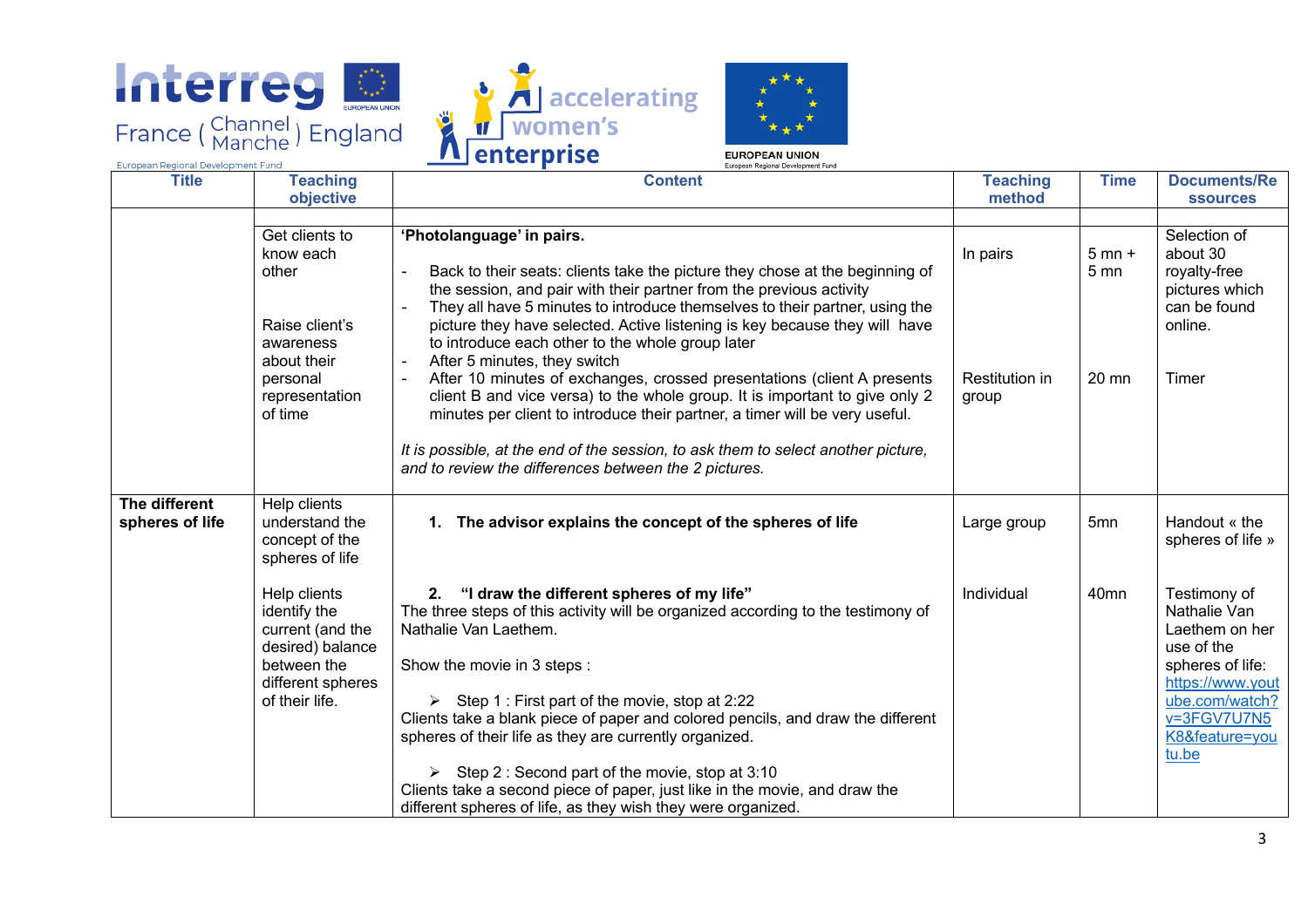





European Regional Development Fund European Regional Development Fung **Title Teaching Content Teaching Time Documents/Re objective method ssources** Pieces of blank  $\triangleright$  Step 3 : Last part of the movie : until the end paper (at least 2 per client) Colored pencils for each client Scotch tape, pushpins, or anything to display the papers on the wall **OR Handout 2. « Finding the balance between the different spheres of life and clarifying**  « Finding the **your goals"** balance This is a second tool regarding the spheres of life, so as to offer an alternative between the to work on this topic, but also because the movie is in French and we do not different know an equivalent in English. This second activity will allow the British people spheres of life and clarifying to have this activity, even without the movie. your goals » **BREAK 15mn Help clients find** 1. Individual work: clients find a challenge they feel they need to address, Individual 1h regarding the balance of the spheres of their life **a way to properly**  - Following the previous activity, the advisor asks clients to write down on **balance the**  post-it notes the challenges and questions they might have about moving 5 **different**  from one sphere to another. minutes Then, they will chose the one they want to work on with the group. The **spheres of their**  to participants will have to find a specific problem and present it to the group **life.** present

in the form of a sentence beginning with the word "how", and then write it

down on a post-it note.

one's challeng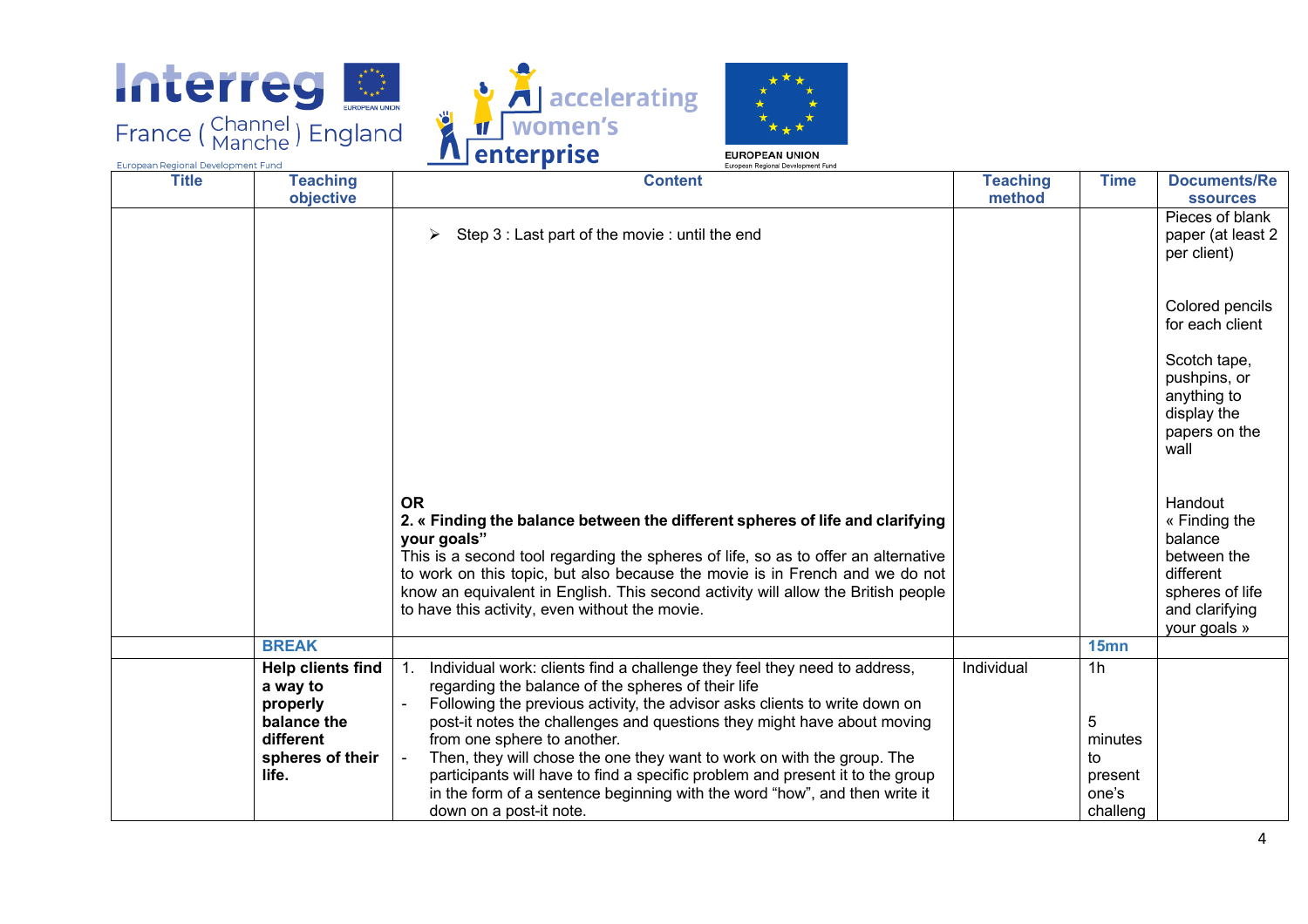





**EUROPEAN UNION** 

| <b>Title</b> | <b>Teaching</b>                                                                                                       | <b>Content</b>                                                                                                                                                                                                                                                                                                                                                                                                                                                                                                                                                                                                                                                                                                                                                                                                                                                                                                                                                                                                                                                                                                                            | <b>Teaching</b>           | <b>Time</b>                                                | <b>Documents/Re</b> |
|--------------|-----------------------------------------------------------------------------------------------------------------------|-------------------------------------------------------------------------------------------------------------------------------------------------------------------------------------------------------------------------------------------------------------------------------------------------------------------------------------------------------------------------------------------------------------------------------------------------------------------------------------------------------------------------------------------------------------------------------------------------------------------------------------------------------------------------------------------------------------------------------------------------------------------------------------------------------------------------------------------------------------------------------------------------------------------------------------------------------------------------------------------------------------------------------------------------------------------------------------------------------------------------------------------|---------------------------|------------------------------------------------------------|---------------------|
|              | objective                                                                                                             |                                                                                                                                                                                                                                                                                                                                                                                                                                                                                                                                                                                                                                                                                                                                                                                                                                                                                                                                                                                                                                                                                                                                           | method                    |                                                            | <b>ssources</b>     |
|              |                                                                                                                       | Possible ways of response to the specific problem<br>2.<br>Create groups of 3 or 4 clients<br>One volunteer introduces her challenge to the group and what she wishes<br>to change. She has 5 minutes to address the group.<br>The first volunteer doesn't 'intervene anymore and listens to the group<br>come up with possible solutions<br>Every new idea is written down on a post it note which is placed around<br>the first one. Every idea is then connected to the problem<br>After 5 minutes of brainstorming, the first volunteer (the one who exposed<br>her problem) can respond<br>She chooses the idea which suits her best, and "commits" to work on this<br>idea<br>If this idea doesn't fix her problem, she can use one of the other ideas<br>given during the brainstorming, or start another brainstorming<br>When the brainstorming is over for the first volunteer, move on to the next<br>one.<br>Warning: the advisor needs to be very careful about the time and make sure<br>that every group respects the time. She warns everyone every 5 minutes. A<br>person in each group can be responsible for the time. | Group of 3 or4<br>clients | e to the<br>group, 5<br>minutes<br>of<br>brainstor<br>ming |                     |
|              | <b>Encourage</b><br>client to learn<br>from one<br>another by<br>watching the<br>work of the<br>other<br>participants | Showing of the « work » done during the morning:<br>By the end of the morning, we can show on the wall the different works<br>made by the clients, if they agree.<br>It can be shown in the form of a long frieze :<br>$\overline{\phantom{a}}$<br>Spheres of life tomorrow:<br>B<br>A<br>Solutions (with the Brainstorming) for a better<br>balance:<br>B<br>A                                                                                                                                                                                                                                                                                                                                                                                                                                                                                                                                                                                                                                                                                                                                                                           |                           |                                                            |                     |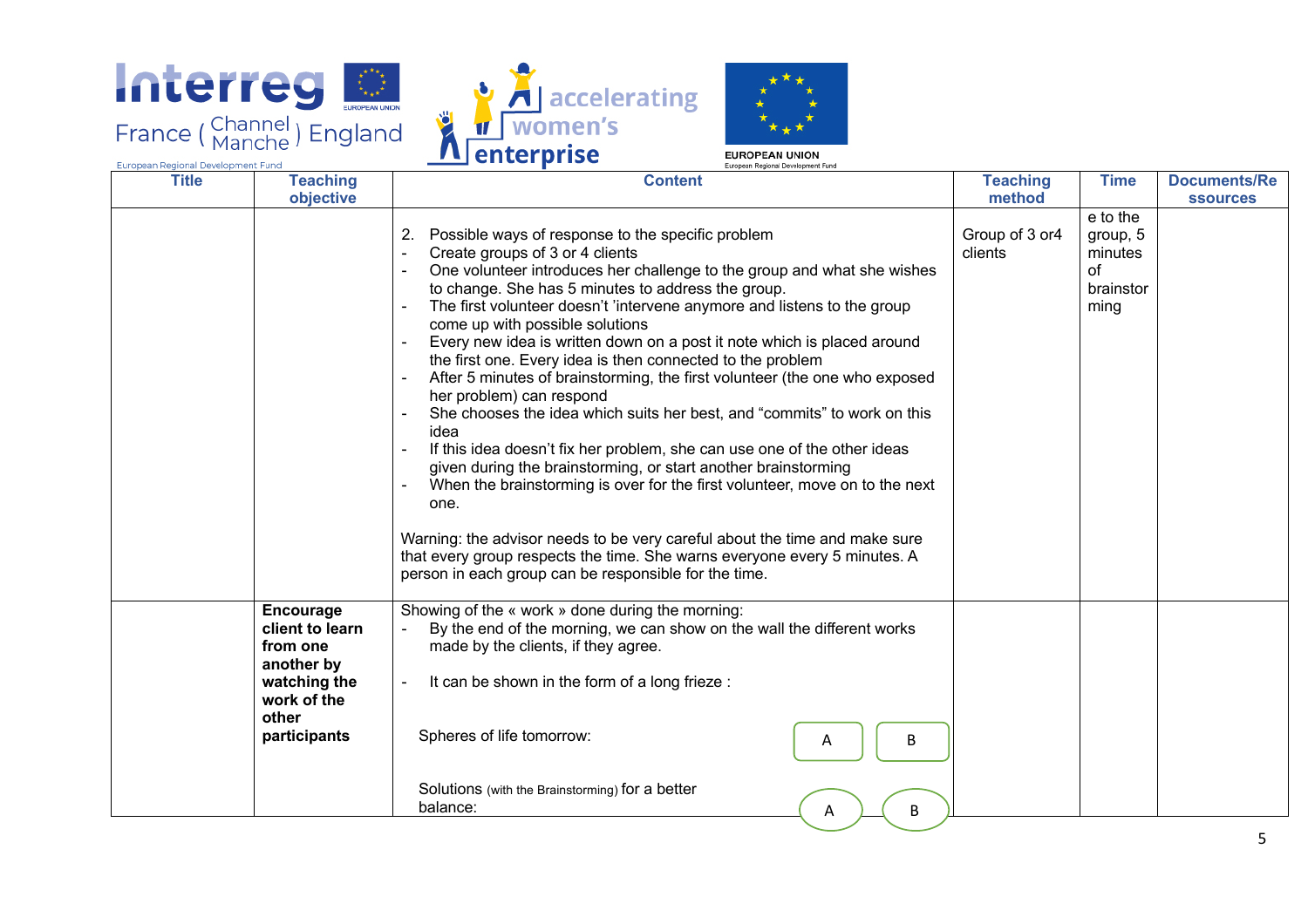





European Regional Development Fund **Title Teaching Time Documents/Re objective method ssources** Current spheres of life:  $A$   $||B$ Participant A then B, then C etc ... Clients can then go through the work of others at the end of the session. It can possibly lead to discussions. **LUNCH 1h**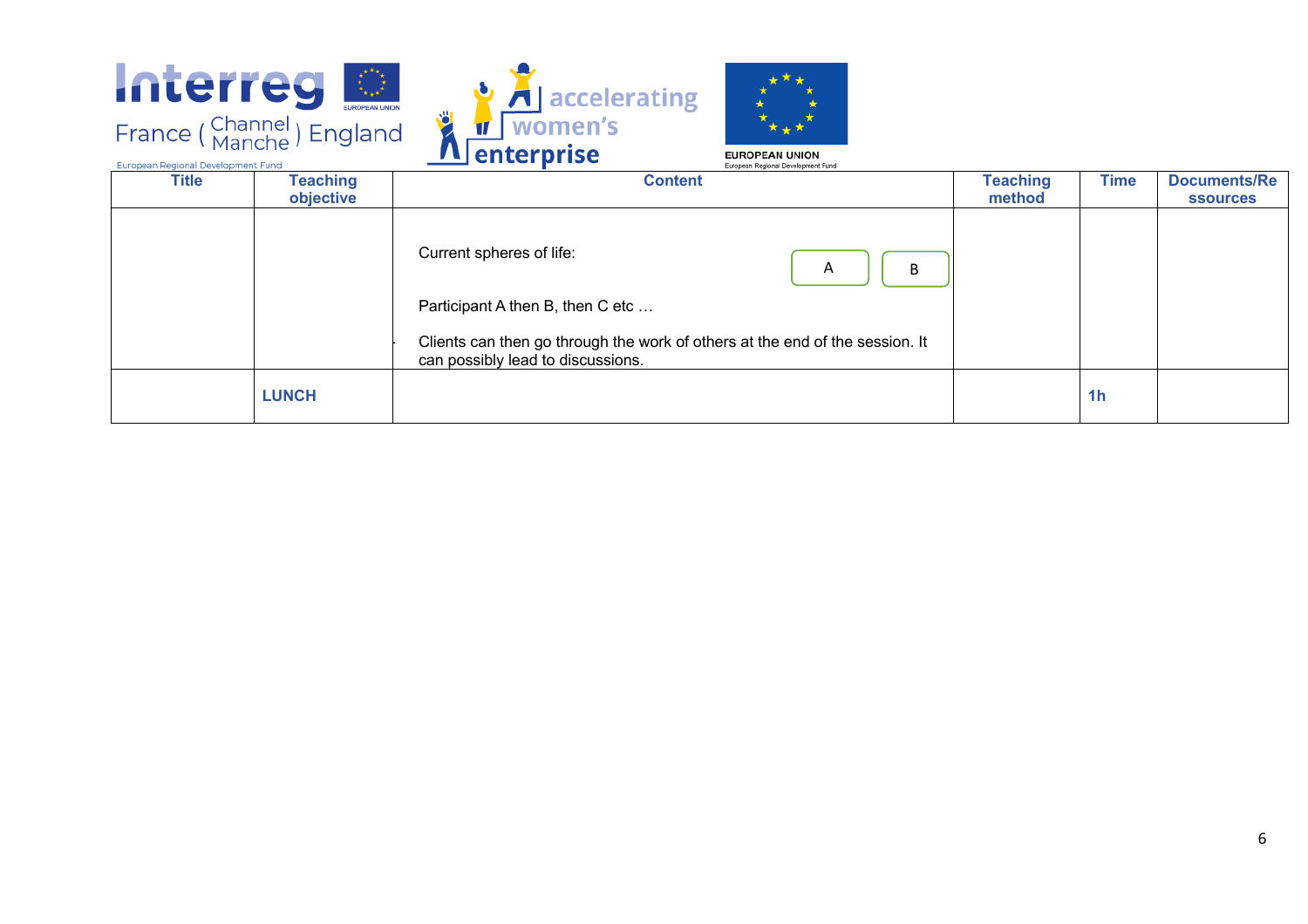





### Lesson plan « Managing my time and my priorities »

## 2<sup>nd</sup> part (4h)

| <b>Title</b>                                                                | <b>Teaching</b><br>objective                                                              | <b>Content</b>                                                                                                                                                                                                                                                                                                                                                                                                                                                                                                                                                                                                                                                                                                                                                                                                                                                                                                                                                                                                           | <b>Teaching method</b> | <b>Time</b>     | Documents/<br><b>Ressources</b>                                                                            |
|-----------------------------------------------------------------------------|-------------------------------------------------------------------------------------------|--------------------------------------------------------------------------------------------------------------------------------------------------------------------------------------------------------------------------------------------------------------------------------------------------------------------------------------------------------------------------------------------------------------------------------------------------------------------------------------------------------------------------------------------------------------------------------------------------------------------------------------------------------------------------------------------------------------------------------------------------------------------------------------------------------------------------------------------------------------------------------------------------------------------------------------------------------------------------------------------------------------------------|------------------------|-----------------|------------------------------------------------------------------------------------------------------------|
| Welcome                                                                     |                                                                                           | If the session is divided into 2 half days, remind the clients of the 1st part, and<br>introduce the second                                                                                                                                                                                                                                                                                                                                                                                                                                                                                                                                                                                                                                                                                                                                                                                                                                                                                                              |                        |                 |                                                                                                            |
| <b>Presentation of</b><br>the<br>sociological<br>laws of time<br>management | Help clients put<br>into practice<br>some<br>sociological<br>laws with a<br>moving debate | Moving debate on the sociological laws of time management<br>The advisor asks the whole group to gather at the center of the room.<br>The advisor will then say one of the following sentences and the clients will<br>have to choose whether or not they agree with it. Those who do, go to the<br>left side of the room, those who don't, go to the right side<br>The group is now divided into 2 groups<br>2 volunteers are asked to explain what made them go left or right<br>Then, the advisor explains the sociological law(s) illustrating this sentence<br>The group goes back to the center, and the advisor moves on to the next<br>sentence<br>Sentences to say during the debate and sociological reference:<br>1. « I always start with the task I enjoy the most. »<br>Laborit principle<br>« If I have a lot of time to complete a task, I will take more time, and be<br>2.<br>more efficient"<br>Illich law, Parkinson law<br>« I often work late at night, even though I am a morning person! »<br>3. |                        | $30 \text{ mm}$ | Handout<br>« The moving<br>debate »<br>Handout<br>« the<br>sociological<br>laws of time<br>management<br>» |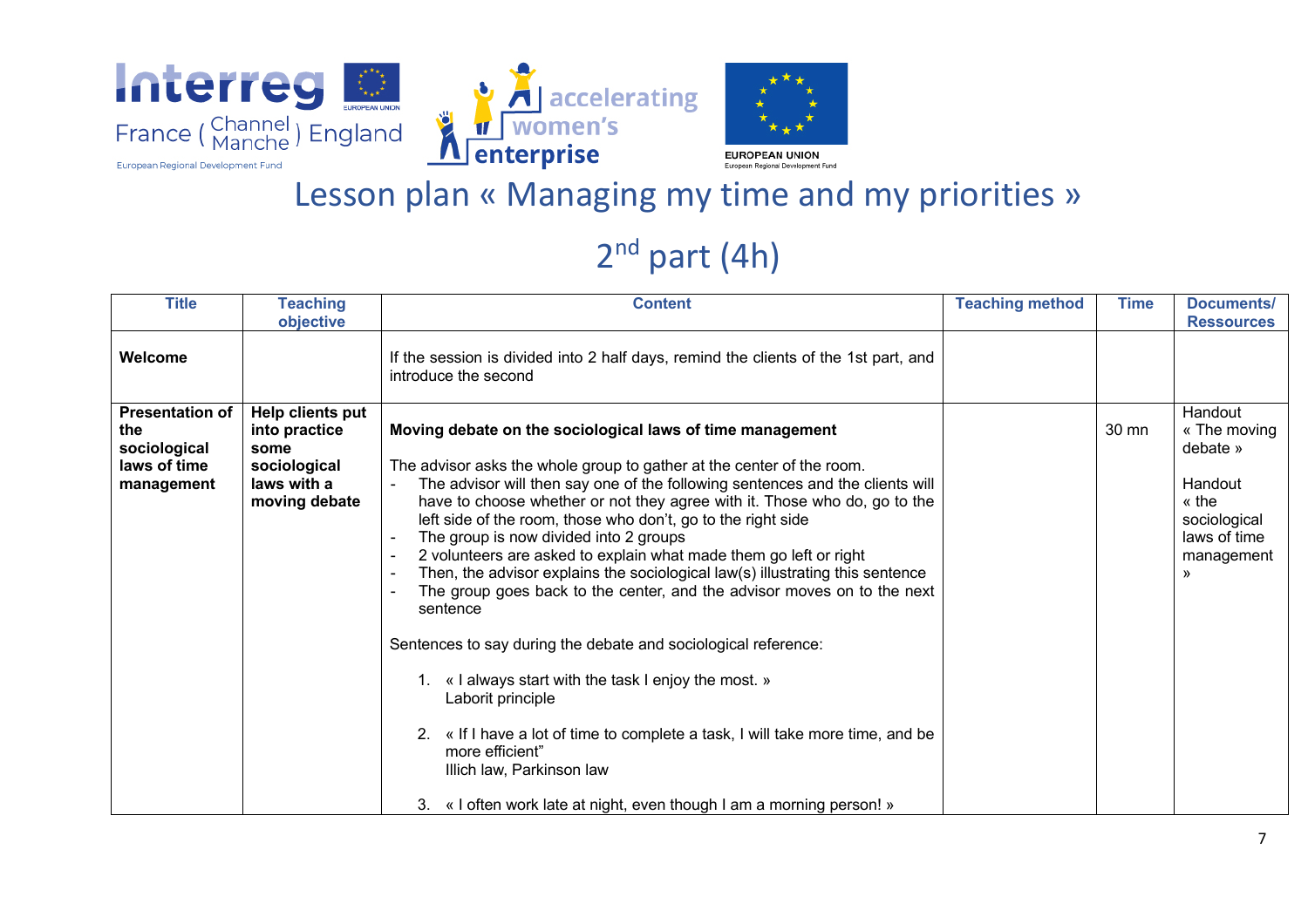





| <b>Title</b><br><b>Teaching</b><br>objective                                                                                                                                                                                                                                                                                                     | <b>Teaching method</b><br><b>Content</b>                                                                                                                                                                                                                                                                                                                                                                                                                                                                                                                                                                                                                                                                                                                                                                                                                                                                                                                                                                                                                                                                                                                                                                                                                                                                                                                                                                                                      | <b>Documents/</b><br><b>Time</b><br><b>Ressources</b>                              |  |
|--------------------------------------------------------------------------------------------------------------------------------------------------------------------------------------------------------------------------------------------------------------------------------------------------------------------------------------------------|-----------------------------------------------------------------------------------------------------------------------------------------------------------------------------------------------------------------------------------------------------------------------------------------------------------------------------------------------------------------------------------------------------------------------------------------------------------------------------------------------------------------------------------------------------------------------------------------------------------------------------------------------------------------------------------------------------------------------------------------------------------------------------------------------------------------------------------------------------------------------------------------------------------------------------------------------------------------------------------------------------------------------------------------------------------------------------------------------------------------------------------------------------------------------------------------------------------------------------------------------------------------------------------------------------------------------------------------------------------------------------------------------------------------------------------------------|------------------------------------------------------------------------------------|--|
| Swoboda-Fliess-Teltscher law                                                                                                                                                                                                                                                                                                                     |                                                                                                                                                                                                                                                                                                                                                                                                                                                                                                                                                                                                                                                                                                                                                                                                                                                                                                                                                                                                                                                                                                                                                                                                                                                                                                                                                                                                                                               |                                                                                    |  |
| The teacher<br><b>Help clients</b><br>The experiment of the teacher and the bucket:<br>and the bucket<br>understand,<br>through an<br>2 possibilities for this experiment:<br>experiment, the<br>importance of<br>Simply read the text below<br>organizing their<br>time.<br>to keep it a surprise until the end.<br>no more room left.<br>you." | From 5<br>Large group<br>If possible, make the experiment. For this, you will have to prepare the<br>necessary supplies. The impact will obviously be stronger. You will also<br>have to remove from the power point the slide explaining the experiment,<br>« A teacher at a University gives a lesson about time management. On his<br>desk is a bag of sand, a bag of pebbles, a few big rocks, and a bucket. He<br>asks a volunteer to put all of the items in the bucket. The student starts with the<br>sand, then the pebbles, and when he tries to fit the rocks in the bucket, there is<br>"This is an example of bad time management", says the professor. "If you had<br>put the big rocks first, then the pebbles, and then the sand, everything would<br>have fit. This is exactly what time management is. By completing the most<br>important task first, you leave room for the less important tasks, and then for<br>the even smaller ones. If you start with the small ones, you spend so much<br>time on them that you have no more time left for the bigger ones, let me show<br>And the teacher fills the bucket again, first with the big rocks, then the pebbles,<br>and finally the sand. He shakes the bucket, and everything fits. The moral of<br>this story is that to better manage your time, you need to work on your biggest<br>tasks first. Otherwise, you risk wasting your day with sand and never getting | Supplies for<br>to 15 mn<br>the activity:<br>bucket, sand,<br>pebbles and<br>rocks |  |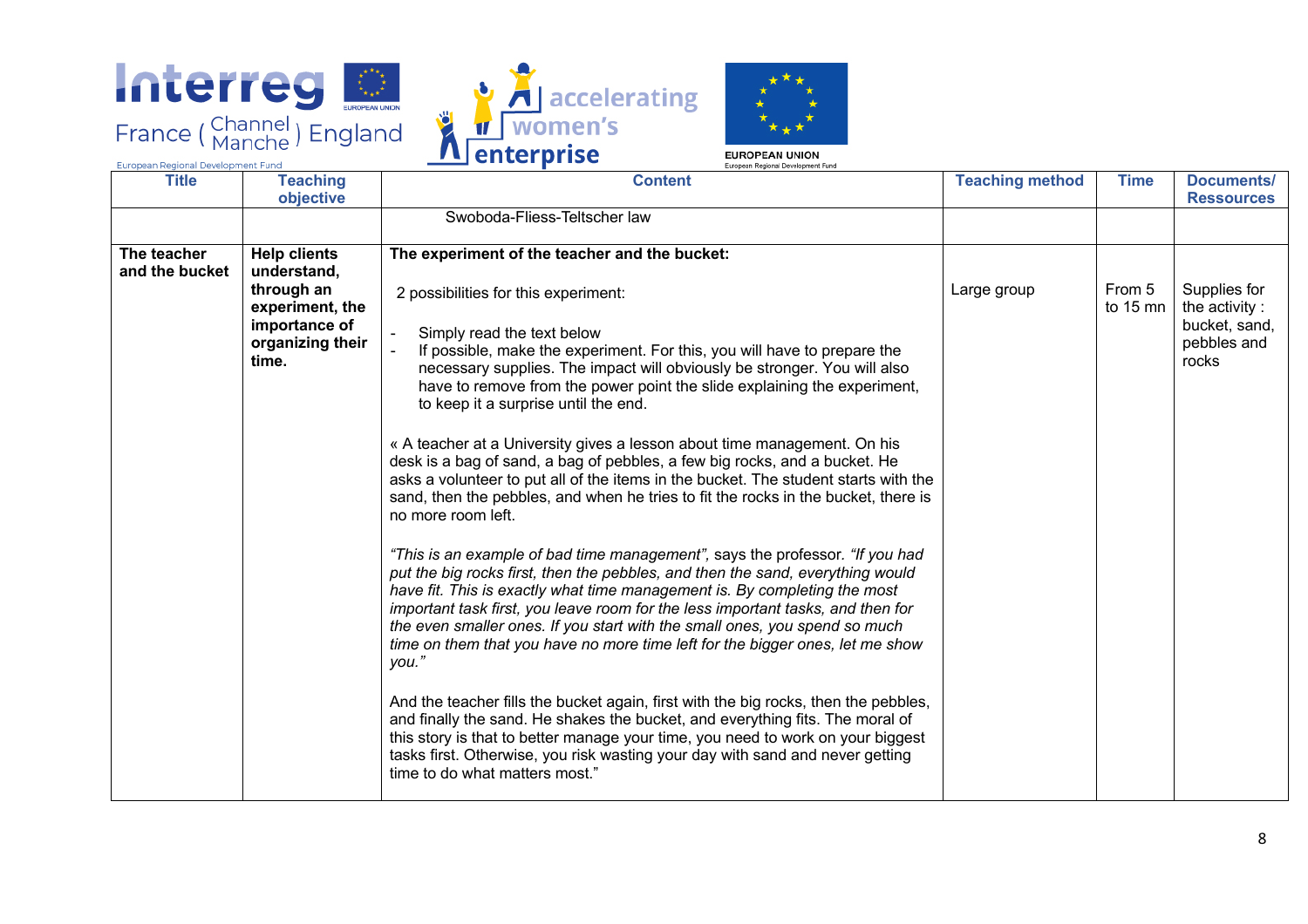





European Regional Development Fund

| <b>Title</b>                                         | <b>Teaching</b><br>objective                                                                 | <b>Content</b>                                                                                                                                                                                                                                                                                                                                                                                                                                                                                                                                                                                                          | <b>Teaching method</b>      | <b>Time</b>                        | Documents/<br><b>Ressources</b>                              |
|------------------------------------------------------|----------------------------------------------------------------------------------------------|-------------------------------------------------------------------------------------------------------------------------------------------------------------------------------------------------------------------------------------------------------------------------------------------------------------------------------------------------------------------------------------------------------------------------------------------------------------------------------------------------------------------------------------------------------------------------------------------------------------------------|-----------------------------|------------------------------------|--------------------------------------------------------------|
| <b>TOOL BOX</b><br>3 tools to<br>manage your<br>time | Understand how to<br>make better lists<br>and plan for the<br>appropriate<br>amount of time. | 1. The advisor explains key elements in the handout "why make lists?"                                                                                                                                                                                                                                                                                                                                                                                                                                                                                                                                                   | Large group                 | Total:<br>1 <sub>h</sub>           | Handout<br>« Why make<br>lists?»                             |
|                                                      | With the mind<br>map, break down<br>the actions in<br>activities, tasks<br>and sub-tasks     | 2. Make better lists with the Mind Map:<br>On their own, clients make a list of everything they have to do for their<br>$\blacksquare$<br>business during a week. One thing on one post-it note (small ones)<br>The advisor explains the difference between a task and a sub-task with this<br>$\blacksquare$<br>example: "for a business that sells seeds, there is a "communication" activity.<br>One of the tasks within this activity is the creation of a website, and the<br>subtasks are creating the graphic charter, content development, quotation<br>requests for different providers, allotted budget, etc. | Individual work             | 5 <sub>mn</sub><br>5 <sub>mn</sub> | Small Post it<br>notes<br>Handout "The<br>mind map"<br>Paper |
|                                                      |                                                                                              | This example can be completed with a brainstorming, you can ask the group<br>to think about all the subtasks.<br>The advisor suggests that clients draw a mind map of their own with the help<br>of the example on the handout. They can then take their post-it notes and<br>place them according to whether they are tasks or sub-tasks. There is no<br>obligation to fill everything, this is an evolving tool. The important thing is to<br>focus on the different levels: activities, tasks, sub-tasks.                                                                                                            | In group<br>Individual work | 5 <sub>mn</sub><br>15mn            |                                                              |
|                                                      |                                                                                              | When all the post-it notes have been properly placed on the map, the advisor<br>asks clients to plan for the time they will need to dedicate to each sub-task.<br>Clients are paired, exchange ideas about their map and complete it if<br>necessary.                                                                                                                                                                                                                                                                                                                                                                   | In pairs                    | 30mn                               |                                                              |
|                                                      | <b>BREAK</b>                                                                                 |                                                                                                                                                                                                                                                                                                                                                                                                                                                                                                                                                                                                                         |                             | 15mn                               |                                                              |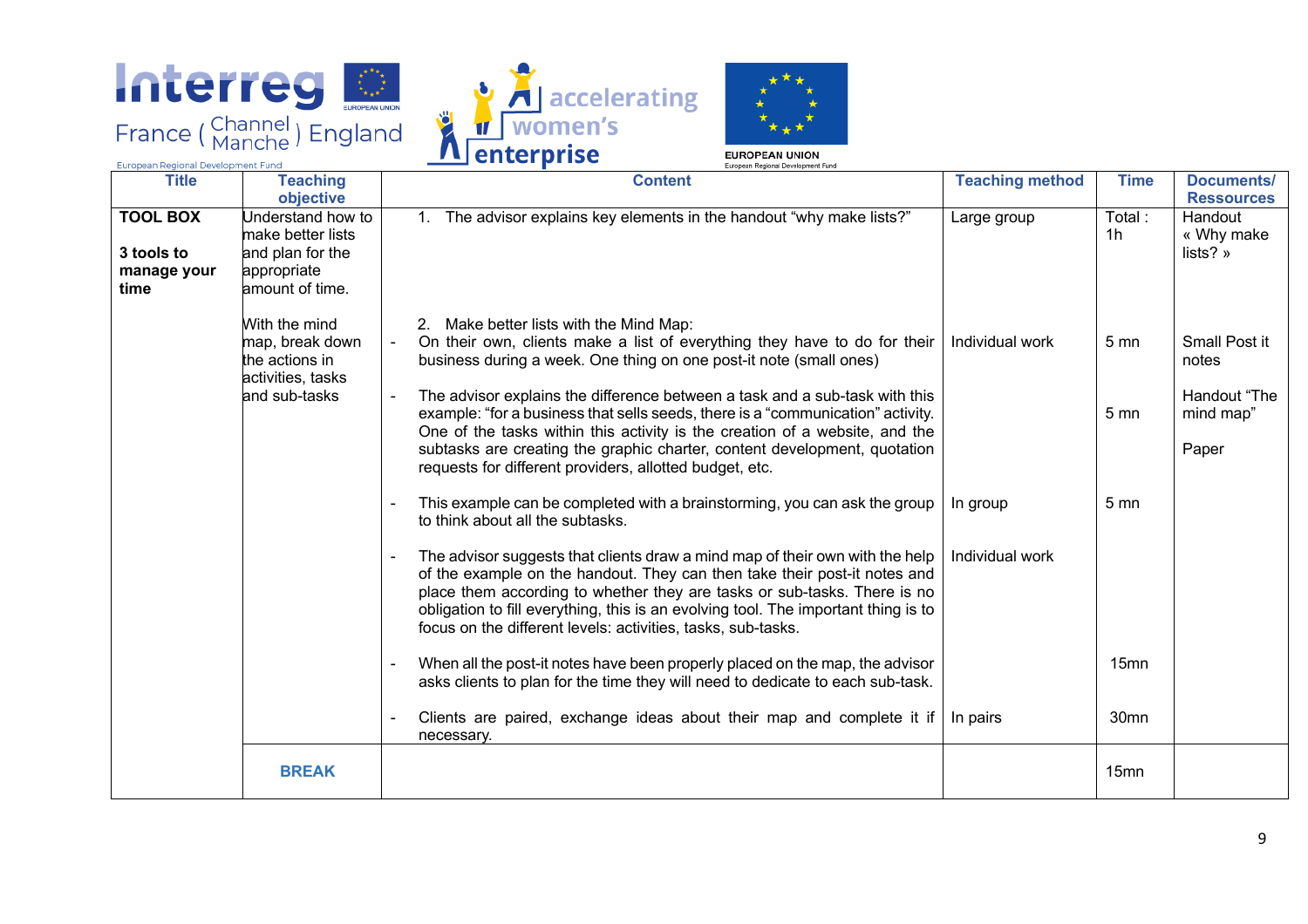

European Regional Development Fund





European Regional Development Fung **Content Teaching method Time Documents/ Title Teaching objective Ressources 2 – Learn how to** The Eisenhower Matrix : Presentation of the 20 mn Handout **prioritize :**  matrix with the « the Eisenhower understand the 1. Presentation of the matrix whole group 2. Individual work : fill the weekly matrix and organize the sub-tasks difference Matrix" between what is from the previous activity Individual work urgent and what is important in their sub-tasks Creating my schedule (paper or electronic) Presentation with **3– Learning**  30 mn Handout: **how to**  1. The advisor introduces the handout "the basics of my schedule". the large group « The basics **schedule :**  2. Ask clients to take the drawing they made about the different spheres of of my life and the Eisenhower matrix. Remember the sociological laws (if schedule » needed, use the handout). 3. For those who have a diary, ask them to take it out, and for those who "My Individual work don't, suggest the handout:" My schedule". schedule" 4. With the help of all these documents, clients take some time to fill their weekly schedule and plan for the activities they need to do for their business, but also for the other spheres of their life. Gantt chart 1. In order to have a broader vision than just the weekly one, the Gantt chart will allow you to plan your activities and tasks for the long term 10mn Handout: 2. The advisor introduces this tool and offers some explanations « The Gantt chart » **Celebrate**  $\vert$  - Ask clients to think of a task they have recently completed, and wish to 15mncelebrate. They write it down. - Give an example to inspire them: "I made an appointment at the bank, I was well prepared for the meeting, and it went well." The group stands up and forms a circle

> Every client who wishes to participate (they have to volunteer) says her task and associates a gesture, a word, a chant, etc. of her choosing